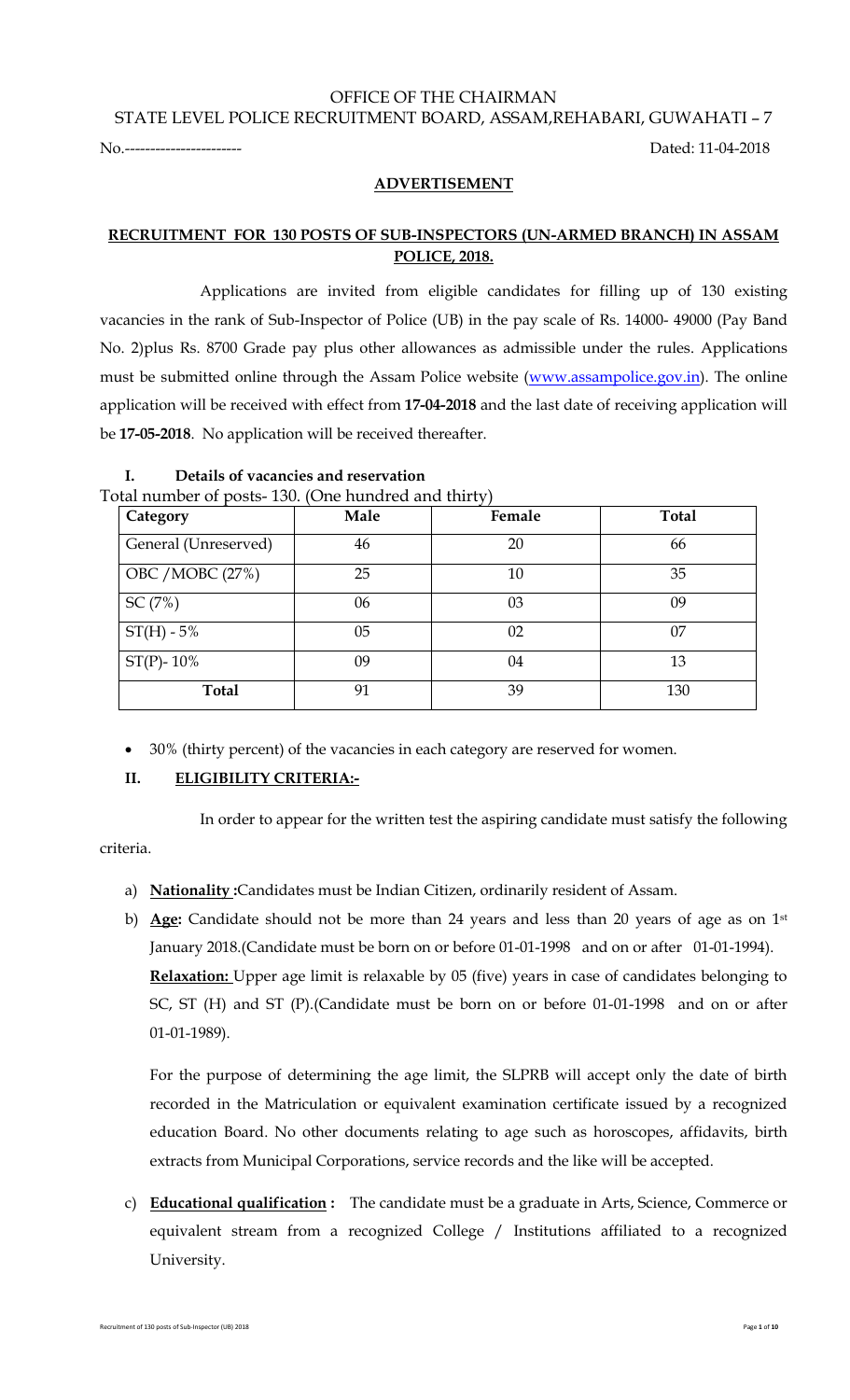## d) **Physical standards :**

| (i) | Height (Minimum)          | Male                | Female              |
|-----|---------------------------|---------------------|---------------------|
|     | a) Gen / OBC / MOBC / SC  | $162.56 \text{ cm}$ | 154.94 cm           |
|     | b) ST $(H)$ / ST $(P)$    | 160.02 cm           | $152.40 \text{ cm}$ |
|     | (ii) Chest (Only for men) | <b>Normal</b>       | Expanded            |
|     |                           |                     |                     |
|     | a) Gen/OBC/MOBC/          |                     |                     |
|     | SC/ST(P)                  | $80 \, \mathrm{cm}$ | 85 cm               |

### e) **Medical Standards**:

- i. **General:** Candidates must not have squint eyes, and should possess high colour vision. Varicose vein shall be considered a temporary disqualification. He/ She must be in good mental and physical health. He / She must be free from any physical deformities and free from diseases such as diabetes, hernia, piles, respiratory diseases or any other ailment that is likely to interfere with the efficient performance of duties.
- ii. **Eye Sight:** The distant vision should be 6/6 for at least one eye and not poorer that 6/9 for the other without correction. Near vision should be normal.

### III. **HOW TO APPLY**

1) Applications must be submitted online through Assam Police website [www.assampolice.gov.in](http://www.assampolice.gov.in/) . No other forms of application will be entertained. **A facilitation center will be opened in the office of the District Superintendent of Police in each district with a staff to help the candidates in submitting online application. There is no application fee.** 

Candidates will be required to upload scanned copies of the following documents:

## **1) Passport Size Photograph :-**

Please pay attention to upload good quality photograph. Poor quality of photograph uploaded will lead to rejection of your application. The admit card will be printed with the photograph you uploaded.

- i) The photograph must be in colour and must be taken in a professional studio. Photograph taken using a mobile phone and other self composed portraits are not acceptable.
- ii) Photograph must be taken in a white or a very light background.
- iii) The photograph must have been taken after 1<sup>st</sup> January, 2018.
- iv) Face should occupy about 50% of the area in the photograph, and with a full face view looking into the camera directly.
- v) The main features of the face must not be covered by hair of the head, any cloth or any shadow. Forehead, both eyes, nose, cheek, lip and chin should be clearly visible.
- vi) If you normally wear spectacles, glare on glasses is not acceptable in your photo. Glare can be avoided with a slight downward tilt of the glasses for the photo shoot.
- vii) You must not wear spectacles with dark or tinted glasses, only clear glasses are permitted.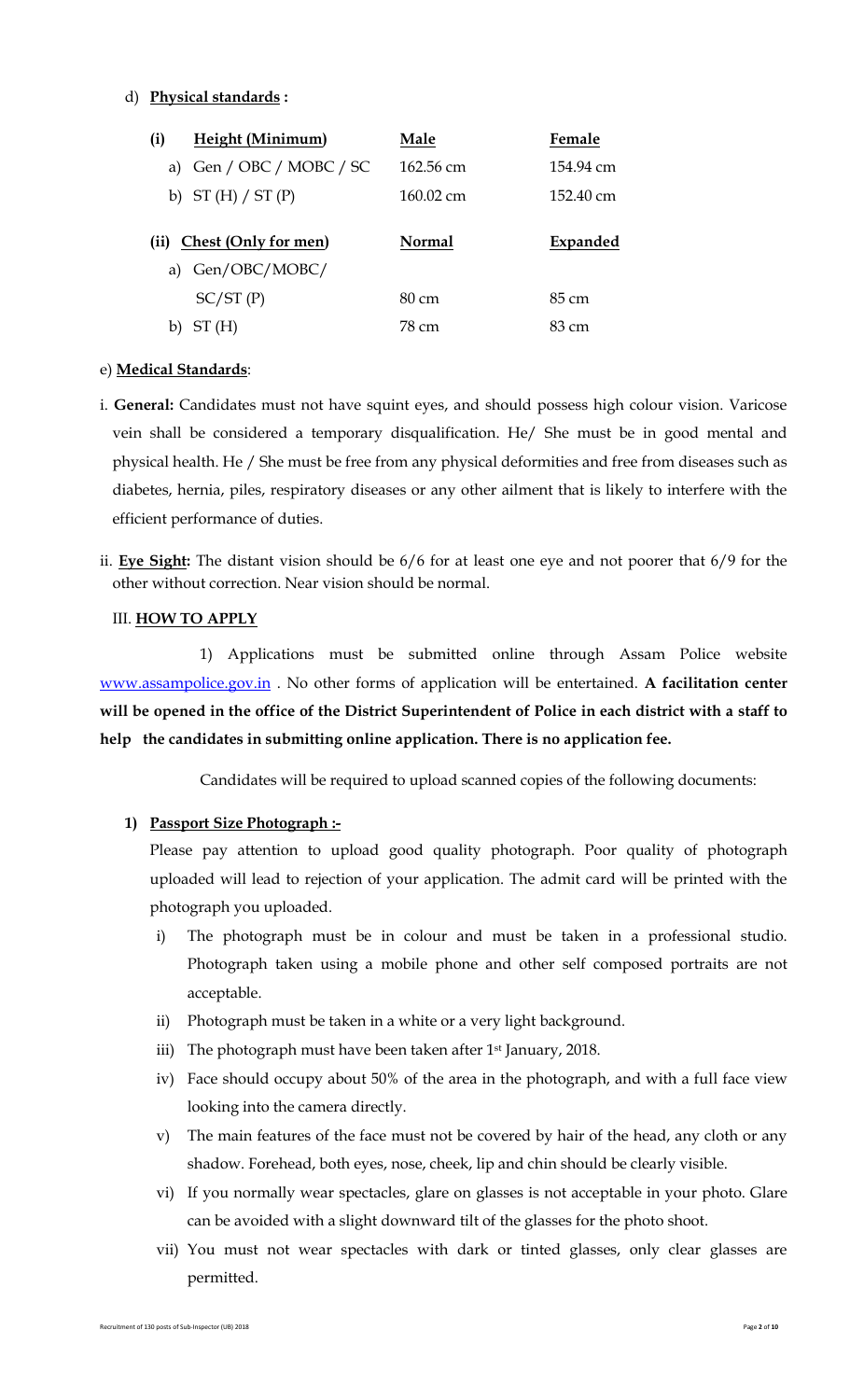- viii) Ask your photo studio to provide the image in a JPEG format and also on a standard 4.5cm x 3.5cm (45mm x 35mm) print.
- ix) Maximum pixel resolution for JPEG : 640 x 480 (0.3 Mega Pixel) (Ask your studio to reduce it to this resolution if it is higher.
- x) Minimum pixel resolution for JPEG : 320 x 240.
- xi) The maximum file size is 450 kb (kilo bytes).
- xii) For your own benefit it may be prudent not to intentionally change your facial features or hair style from what is seen in the photograph until the day of the exam.

## **2) Signature :-**

- i) Please put your signature with a black or dark blue ink on a white paper.
- ii) Get the signature digitally photograph / image scanned by a professional photo studio, and get the image cropped by the studio itself.
- iii) Only JPEG image formats will be accepted.
- iv) The maximum pixel resolution for the image is 800 x 300.
- v) The minimum pixel resolution for the image is 400 x 150.
- vi) Dimension of signature image should be 3.5cm (width) x 2.5cm (height).
- vii) The maximum file size is 100 kb.
- viii) Mobile phone photograph of signature is not acceptable, and can result in disqualification of the application.

## **3) Documents:**

- i) Certificate of proof of age. (H.S.L.C. / equivalent Admit Card)
- ii) Certificate of Caste / Tribe.
- iii) Certificate of Graduation (BA / B. SC / B.Com or equivalent)

The candidate will then click on the '**Complete'** button to indicate that they agree to all the entries made in the form. The candidate can then download the registration / application slip with ID No.

It is mandatory for the candidates to mention a valid email address and mobile phone number in the application form as the same will be required to inform them regarding the status of their application and convey other related information.

Candidates will be able to download the Admit Card / Call Letter from the Assam Police website by entering their ID number. A list showing the examination centers, dates and list of candidates (ID Nos. only) will also be posted on the Assam Police website. The information will be sent through SMS and email to the candidates on their mobile numbers and email addresses. The SLPRB will not be responsible for any discrepancies that may arise due to entry of wrong mobile number and email address by the candidate.

Incomplete / defective / invalid application will be summarily rejected.

## **IV.SELECTION PROCEDURE :-**

Candidates whose applications are found correct in all respects will be called for a written test which will be conducted in all the District Headquarters. The candidates will have to appear for the Written Test in the district of his/ her present residential address. The Chairman reserves the right to change the venue of the test and no representation etc. will be entertained in this regard. Before entering the examination center, biometrics of each candidate will be done.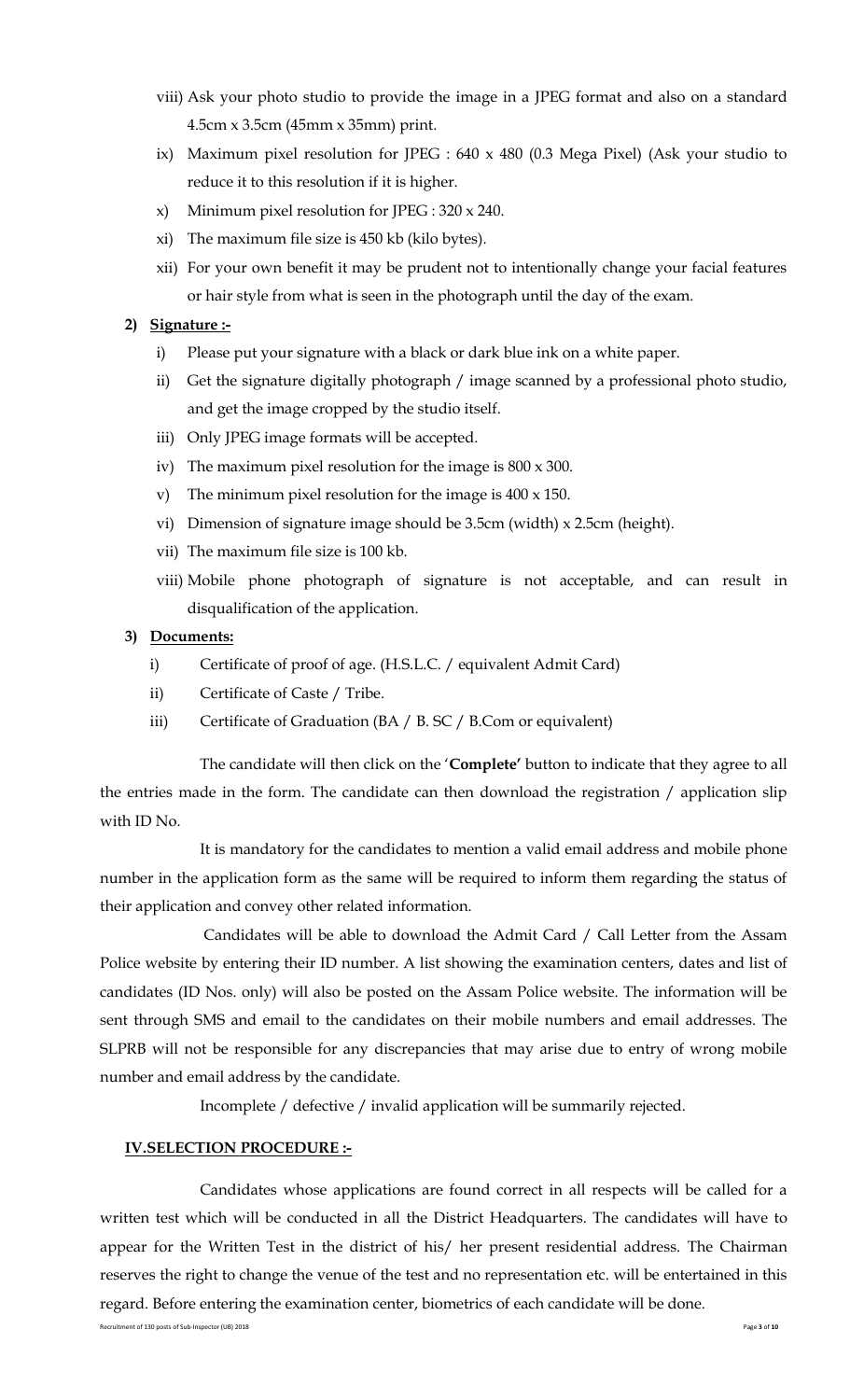**The written test will be of 100 marks and will be completely OMR based. There will be 100 questions and each question will be of 1 (one) mark. There will be negative marking of ½ mark for each wrong answer. The questions will be set in three parts (i) Logical reasoning, aptitude, comprehension (ii) Matters relating to History and Culture of Assam and India and (iii) General Knowledge. Candidates will use black or dark blue ball pen to answer the OMR based answer sheet**. **Duration of the test will be of3 (three) hours**

Candidates numbering only 5 times the number of posts in respect of each category (Unreserved, S.T. (P), S.T.(H), OBC/MOBC) both male & female will be called for PST (Physical Standard Test) and PET (Physical Efficiency Test) on merit basis. A list will be published in the Assam Police Website as well as in leading dailies of Assam.

- **Testimonials / Documents to be submitted when appearing in PST / PET**: The candidates should bring a set of attested photocopies along with the originals of the following documents / materials for verification by the Selection Committee on the date of PST / PET. Candidates failing to bring the originals will not be considered for such qualifications as claimed by him/her and no further rectifications will be entertained after the test date.
	- i. Certificate of proof of age. (H.S.L.C. / equivalent Admit Card)
	- ii. Certificate of HSLC or equivalent examination.
	- iii. Certificate of Graduation (BA / B. SC / B.Com or equivalent) ( pass certificate as well as mark sheet in original)
	- iv. Certificate of additional qualification such as Degree / Diploma Certificate from recognized / accredited institute etc. ( pass certificate as well as mark sheet in original)
	- v. Certificate of Sports / Games etc. (For which the candidate would be claiming weightage of marks)
	- vi. Experience of service in Home Guards and Certificates of NCC including certificate of medals / Republic Day Participation Certificate etc.
	- vii. Certificate of Caste from the competent authority in respect of the candidates belonging to ST (P) / ST (H) / SC / OBC & MOBC.
	- viii. 2 (two) copies of same passport size photographs which was uploaded in the online application.

**V. SCRUTINY OF DOCUMENTS :-** Call letters and the identity of the candidates through biometric system will be checked before the qualified candidate is allowed to appear in the Physical Standard Test (PST) and Physical Efficiency Test (PET) as per the given eligibility criteria. Rejections will be made at every stage of the PST and PET. Candidates who are rejected will be given rejection slip specifying the reason of rejection. All original documents alongwith a set of Photostat copies of candidates who qualify in the PST/PET will be checked. Submission of any incorrect information or forged document at any stage will lead to disqualification of the candidate and may also render him/her liable to criminal prosecution. Original documents of a candidate may be put to check at any later stage of the recruitment process. All the Photostat copies submitted by the candidates will have to be duly certified by a gazette officer with seal of office and also self attested by the candidate.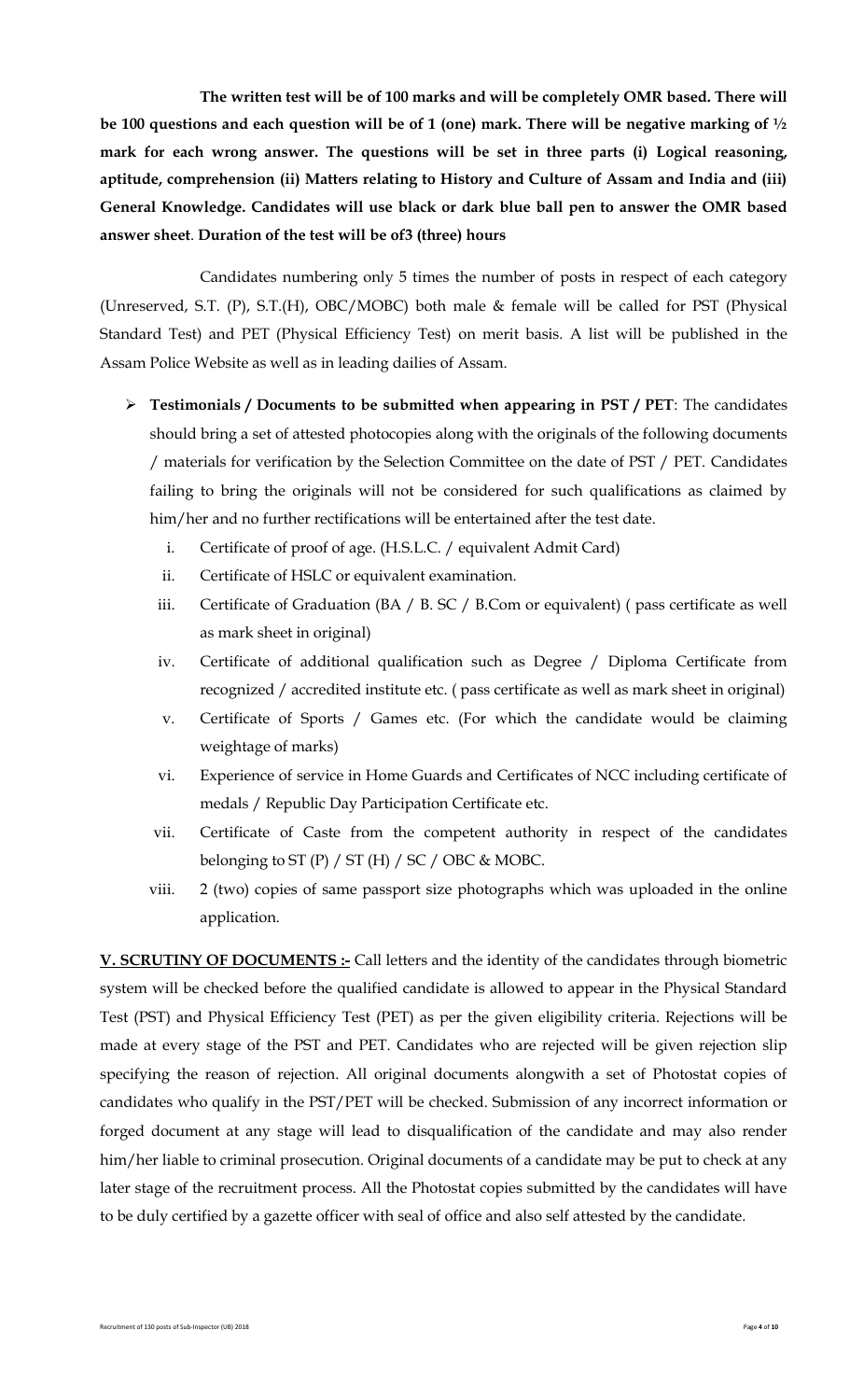**VI. PHYSICAL STANDARD TEST :-** After the Call letter and the identity are found correct, the candidates will be asked to appear in the PST. The PST will carry no marks. Measurement of the height, weight and chest (only for Males) of the candidates will be taken after which the candidate will be inspected by a medical officer for preliminary checkup like knocked knee, vision test, colour blindness test, flat foot, varicose vein, physical deformities etc. Varicose vein shall be considered a temporary disqualification. Once a candidate clears the PST, he/she will have to appear in the Physical Efficiency Test (PET).

## **VII. PHYSICAL EFFICIENCY TEST :- 40 Marks**

The Physical Efficiency Test will carry 40 marks. It will have 2 (two) events viz.

- a) 1600 meters race for male candidates and 800 meters race for female candidates.
- b) Long Jump for male 335 cm (minimum) and for female 244cm (minimum), 3 chances (longest valid jump will be considered).

## **Male candidates:**

- a) **Race:** Those who qualify in the PST will have to appear in1600 meters race to be completed within 450 seconds. Maximum qualifying time 450 seconds.
- b) **Long Jump:** Minimum 335 cm for long jump (3 chances to be given and the longest valid jump rounded off to the nearest cm will be considered for awarding marks).

### **Award of marks for 1600 metres.**

Time taken 300 Sec. or less : 20 marks

For the next 30 Sec. of time taken, marks will decrease at the rate of 0.12 marks per second.

Thus, for 330 Sec. or less but more than 329 Sec. : 16.4 marks

For the next 40 Sec. of time taken, marks will decrease at the rate of 0.08 marks per second.

Thus, for 370 Sec. or less but more than 369 Sec. : 13.2 marks

For the next 40 Sec. of time taken, marks will decrease at the rate of 0.05 marks per second.

Thus, for 410 Sec. or less but more than 409 Sec. : 11.2 marks

For the next 40 Sec. of time taken, marks will decrease at the rate of 0.03 marks per second.

Thus, for  $450$  Sec. or less but more than  $449$  Sec.  $\therefore$  10 marks

## **Award of marks for Long Jump**

For less than 335cm no marks will be awarded. A valid jump of 335cm is the minimum qualifying level.

Marks for 335cm : 10 marks

For the next 65cm, marks will increase at the rate of 0.04 per cm.

Thus, marks for 400cm : 12.6 marks

For the next 50cm, marks will increase at the rate of 0.06 per cm.

Thus, marks for 450cm : 15.6 marks

For the next 30cm, marks will increase at the rate of 0.08 per cm.

Thus, marks for 480cm : 18 marks

For the next 20cm, marks will increase at the rate of 0.10 per cm.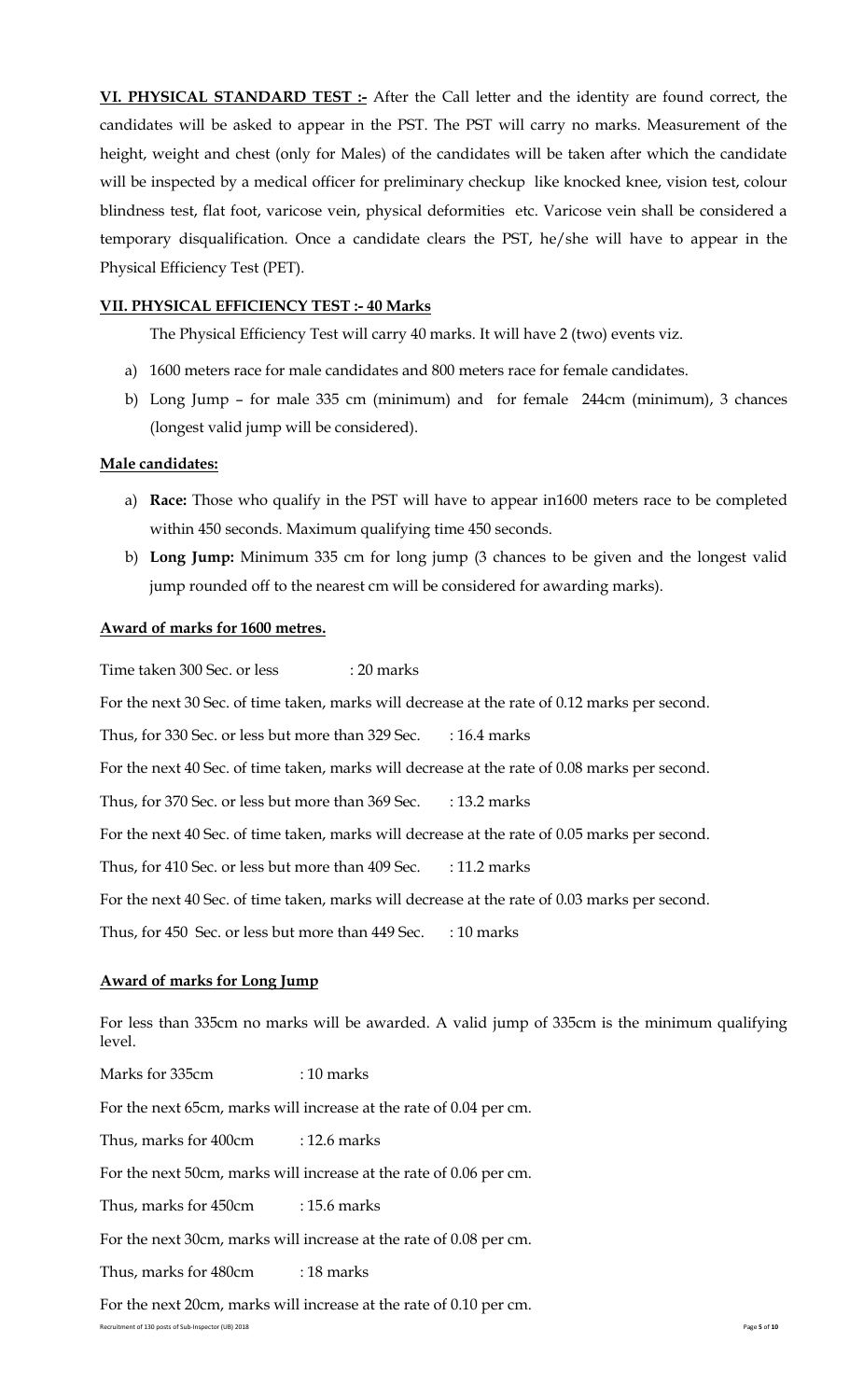Thus, marks for 500cm : 20 marks

No additional marks will be awarded for jump of more than 500 cm.

## **Female Candidates.**

- **a) Race :** Those who qualify in the PST will have to appear in 800 meters race to be completed within 240 seconds. Maximum qualifying time -240 seconds.
- **b) Long Jump :** Minimum 244 cm for long jump (3 chances to be given and the longest valid jump rounded off to the nearest cm will be considered for awarding marks).

#### **Award of marks for 800 meters Race:**

Time taken 160 Sec. or less : 20 marks For the next 20 Sec. of time taken, marks will decrease at the rate of 0.16 marks per second. Thus, for 180 Sec. or less but more than 179 Sec. : 16.8 marks

For the next 20 Sec. of time taken, marks will decrease at the rate of 0.14 marks per second. Thus, for 200 Sec. or less but more than 199 Sec. : 14.0 marks For the next 20 Sec. of time taken, marks will decrease at the rate of 0.12 marks per second. Thus, for 220 Sec. or less but more than 219 Sec. : 11.6 marks For the next 20 Sec. of time taken, marks will decrease at the rate of 0.08 marks per second. Thus, for 240 Sec. or less but more than 239 Sec. : 10.0 marks For time more than 240 Sec. no marks will be awarded. 240 Sec. is the qualifying time for this test.

#### **Award of marks for Long Jump:**

For less than 244 cm no marks will be awarded. A valid jump of 244 cm is the minimum qualifying level.

Marks for 244 cm : 10 marks

For the next 45 cm, marks will increase at the rate of 0.04 per cm.

Thus, marks for 289 cm : 11.8 marks

For the next 30 cm, marks will increase at the rate of 0.06 per cm.

Thus, marks for 319 cm : 13.6 marks

For the next 30cm, marks will increase at the rate of 0.08 per cm.

Thus, marks for 349 cm : 16 marks

For the next 40 cm, marks will increase at the rate of 0.10 per cm.

Thus, marks for 389 cm : 20 marks

Marks for a valid jump of more than 389 cm : 20 marks.

No additional marks will be awarded for a jump of more than 389 cm.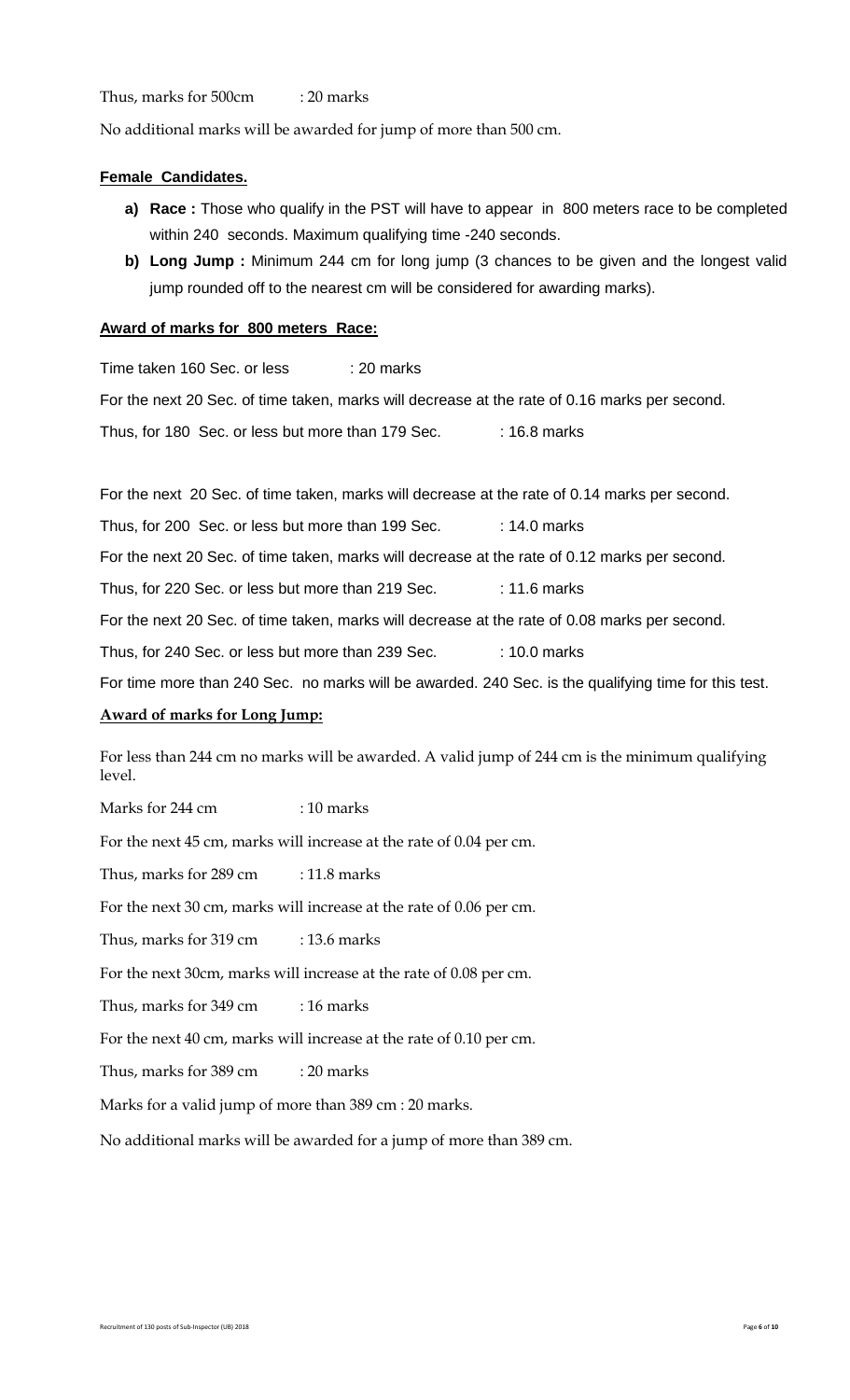**VIII. PROFICIENCY IN COMPUTERS - Max Marks – 30 (thirty)**

|                                                                                                       | (a) ACADEMIC-10 marks                                                                                                                                                         |                           |                           |  |  |
|-------------------------------------------------------------------------------------------------------|-------------------------------------------------------------------------------------------------------------------------------------------------------------------------------|---------------------------|---------------------------|--|--|
| (i)                                                                                                   | Master of Computer Application (MCA)                                                                                                                                          |                           | - 10 (ten) marks          |  |  |
|                                                                                                       | Bachelor of Computer Application (BCA)<br>(ii)                                                                                                                                |                           | -07 (seven) marks         |  |  |
|                                                                                                       | (iii) 2 (two) years Diploma from any Govt. / UGC recognized /<br>accredited Universities / Institutions.<br>$-06$ (six) marks                                                 |                           |                           |  |  |
| (iv) 1 (one) Year Diploma from any Govt. / UGC recognized /<br>accredited Universities / Institutions |                                                                                                                                                                               |                           | - 04 (four) marks         |  |  |
| (v)                                                                                                   | Minimum 6 (six) months course in Computers from any Govt.<br>/ UGC recognized / accredited Universities / Institutions                                                        |                           | $-02$ (two) marks         |  |  |
|                                                                                                       | (b) Field Practical (Practical test of each candidate on computer)                                                                                                            |                           | - 20 (twenty) marks.      |  |  |
| IX.                                                                                                   | <b>EXTRA CURRCULAR ACTIVITIES: - Maximum 30 (thirty) marks</b>                                                                                                                |                           |                           |  |  |
|                                                                                                       | <b>A.NATIONAL CADET CORPS (NCC)</b>                                                                                                                                           | Maximum Marks - 05 (five) |                           |  |  |
| (i)                                                                                                   | NCC 'C' Certificate + Attended Republic Day Camp (At Delhi)<br>marks                                                                                                          |                           | $05$ (five)               |  |  |
|                                                                                                       | (ii) NCC 'C' Certificate                                                                                                                                                      |                           | 04 (four) marks           |  |  |
|                                                                                                       | (iii) NCC 'B' Certificate + Attended Republic Day Camp (At Delhi)-                                                                                                            |                           | 04 (four) marks           |  |  |
|                                                                                                       | (iv) NCC 'B' Certificate                                                                                                                                                      |                           | 03 (three) marks          |  |  |
|                                                                                                       | (v) NCC 'A' Certificate + Attended Republic Day Camp (At Delhi) -                                                                                                             |                           | 03 (three) marks          |  |  |
|                                                                                                       | (vi) NCC 'A' Certificate                                                                                                                                                      |                           | 02 (three) marks          |  |  |
|                                                                                                       | (vii) Attended any NCC Camp (with Certificate)                                                                                                                                |                           | 01 (one) mark             |  |  |
|                                                                                                       | <b>B.HOME GUARDS</b>                                                                                                                                                          |                           | Maximum Marks - 05 (five) |  |  |
| (i)                                                                                                   | Home Guards who have completed advanced training<br>and are deployed as Armed Home Guard for a period of                                                                      |                           |                           |  |  |
|                                                                                                       | 4 (four) years or more.                                                                                                                                                       |                           | 05 (five) marks           |  |  |
| (ii)                                                                                                  | Home Guards who have completed the advanced                                                                                                                                   |                           |                           |  |  |
|                                                                                                       | training and are deployed as Armed Home Guard for a<br>period more than one year but less than 4 years.                                                                       |                           | 04 (four) marks           |  |  |
|                                                                                                       | (iii) Home Guards who have completed basic course with<br>refresher training and on duty as Home Guard                                                                        |                           |                           |  |  |
|                                                                                                       | for a period of 4 (four) years or more.                                                                                                                                       |                           | 03 (three) marks          |  |  |
|                                                                                                       | (iv) Home Guards who have completed the basic<br>training and deployed as Home Guard<br>continuously for a period of more than 2 (two) years<br>but less than 4 (four) years. |                           | $02$ (two) marks          |  |  |
|                                                                                                       |                                                                                                                                                                               |                           |                           |  |  |
| (v)                                                                                                   | Home Guards who have completed the basic training and<br>deployed as Home Guard continuously for a period<br>of more than 1 (one) year but less than 2 (two) years.           |                           | $01$ (one) mark           |  |  |
|                                                                                                       | <b>C.SPORTS</b>                                                                                                                                                               |                           | Maximum Marks - 10 (ten)  |  |  |
|                                                                                                       | (i)<br>Represented India in International events recognized                                                                                                                   |                           |                           |  |  |
|                                                                                                       | by the International Olympic Committee in any<br>discipline and received medals.                                                                                              |                           | 10 (ten) marks            |  |  |
|                                                                                                       | Recruitment of 130 posts of Sub-Inspector (UB) 2018                                                                                                                           |                           | Page 7 of 10              |  |  |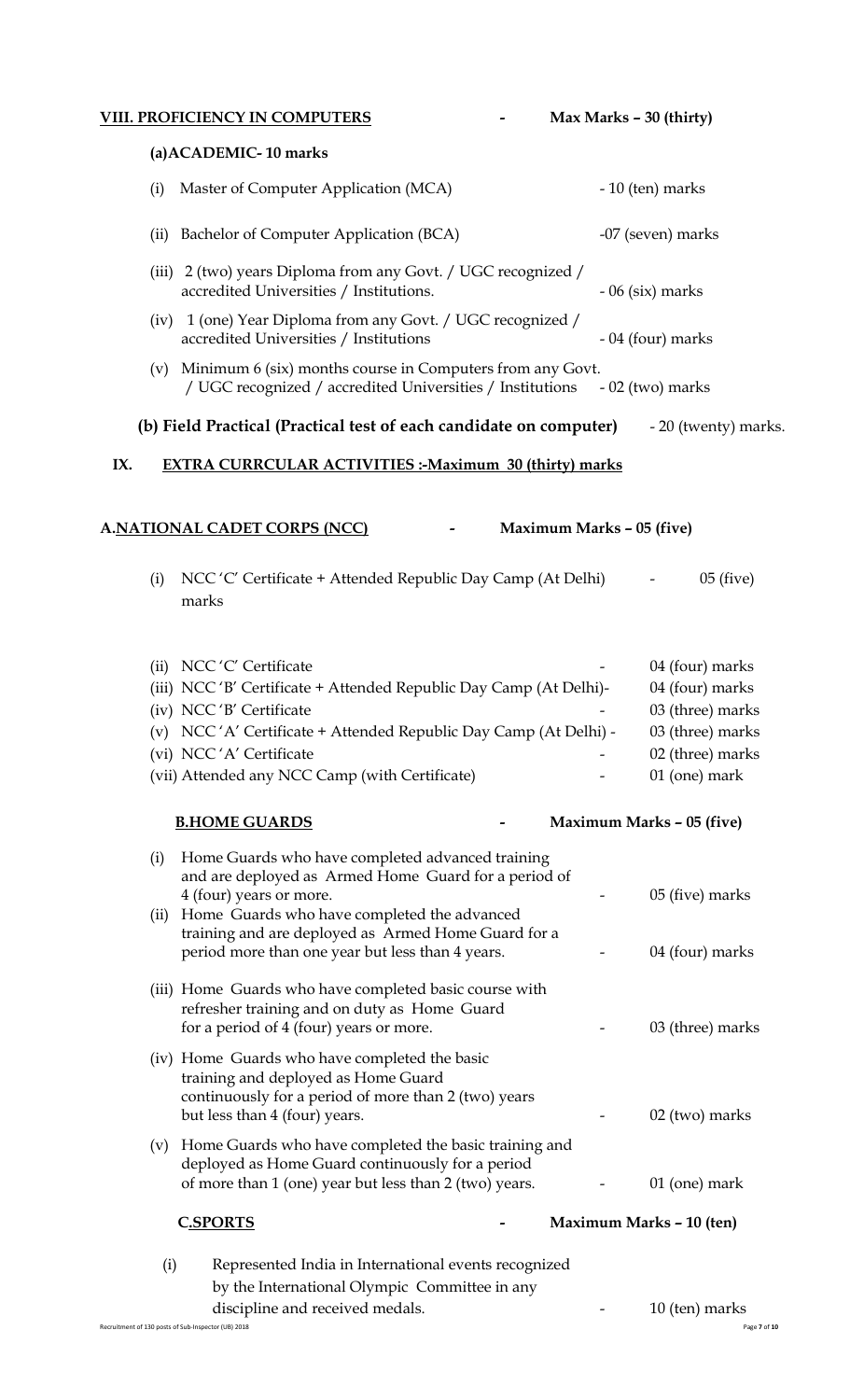|       | The International Olympic Committee in any discipline. -                                                                                                                                                                                                                                                                                                                                 | 08 (eight) marks |
|-------|------------------------------------------------------------------------------------------------------------------------------------------------------------------------------------------------------------------------------------------------------------------------------------------------------------------------------------------------------------------------------------------|------------------|
| (iii) | National level Sports person who represented the State<br>in any discipline recognized by the Indian Olympic<br>Association and received medals.                                                                                                                                                                                                                                         | $06$ (six) marks |
| (iv)  | National level Sports person who represented the State<br>in any discipline recognized by the Indian Olympic<br>Association.                                                                                                                                                                                                                                                             | 04 (four) marks  |
| (v)   | State level Sports person who represented District in<br>State Level Competition and won medals in any<br>discipline recognized by the Indian Olympic Association -                                                                                                                                                                                                                      | $02$ (two) marks |
|       | D.EXTRA ACADEMIC ACHIEVEMENTS :- Maximum 10 marks.<br>$\mathbf{r} = \mathbf{r} \mathbf{r}$ , and $\mathbf{r} \mathbf{r}$ , and $\mathbf{r} \mathbf{r}$ , and $\mathbf{r} \mathbf{r}$ , and $\mathbf{r} \mathbf{r}$ , and $\mathbf{r} \mathbf{r}$ , and $\mathbf{r} \mathbf{r}$ , and $\mathbf{r} \mathbf{r}$ , and $\mathbf{r} \mathbf{r}$ , and $\mathbf{r} \mathbf{r}$ , and $\mathbf$ |                  |

(i)  $45\%$  - 59.99 % marks in BA/B. SC/B.Com or equivalent in aggregate and the contract of the contract of the contract of the contract of the contract of the contract of the contract of the contract of the contract of the contract of the contract of the contract of the contract of (ii) 60 % and above marks in  $BA/B$ . Sc/B. Com or equivalent - 04 (four)marks in aggregate (iii) a) 45 % to 59.99 % marks in B. Tech/Degrees in Engineering/MBBS/BDS/LLB (after H.S.) -  $4$  (four) marks b)60 % and above marks in B. Tech/degrees in Engineering/MBBS/BDS /LLB (after H.S- 6 (six) marks (iv) Additional Degrees- MA/M. Sc/M.Com/LLB/MBA (after graduation)/LLM/PG in other Streams -6 (six) marks.

 Note: However, candidates possessing both the degrees mentioned at sl. iii & iv above will get maximum 10 marks

## **Other Instruction :-**

- (i) Based on the aggregate performance of the candidates in the Written test, Physical Test, Computer proficiency and Extra curricular activities, selection will be made category-wise for the post of Sub-Inspector (UB) subject to the condition of successful completion of their character and antecedents verification and satisfactory Medical report from the competent authorities. The total numbers of finally selected candidates will be equal to the numbers of the existing vacancies advertised. No waiting list will be maintained.
- (ii) The candidates who are employees of Govt. / PSUs / Autonomous bodies must apply through proper channel or obtain necessary permission in writing from the Competent Authority / Employer and a copy of the same may be produced during scrutiny of documents on the date of PST / PET.
- (iii) On selection, candidates will be put through a prescribed course of training for 1 (one) year at the Assam Police Training College, Dergaon which includes regular physical training and class room session. During the period of training, they will be treated as probationary SI of Police and will be entitled to get usual pay and other allowances. Those who fail in the final examination after completion of training at the Police Training College or are involved in gross misconduct or indiscipline will be liable to be discharged forthwith without assigning any further reason.
- (iv) Candidates selected for the post of Sub-Inspectors (UB), may be posted in any branch of Assam Police.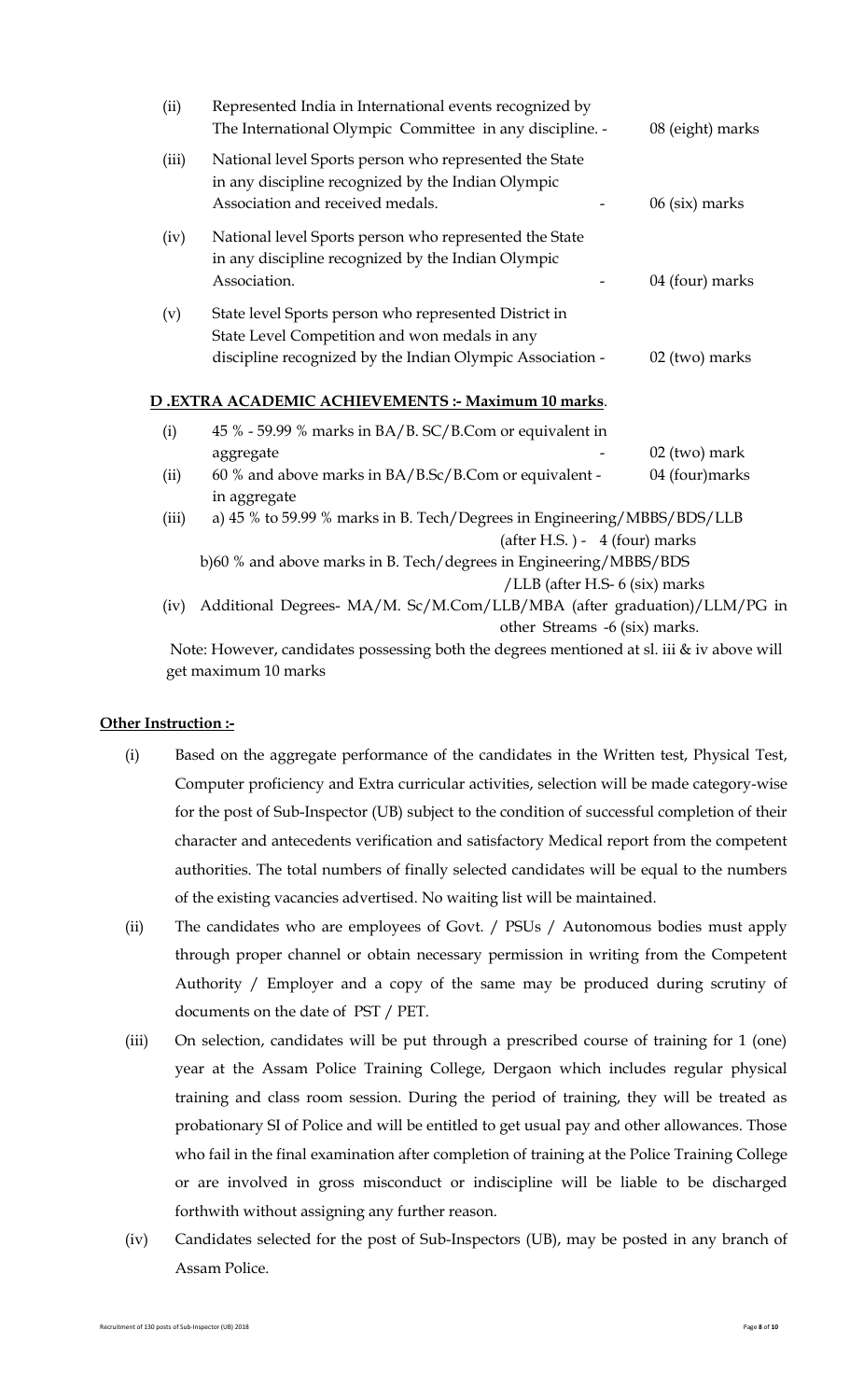(v) The Final Merit List will be prepared with the following criteria :-

|    |                                     |                          | Total - | 200 marks. |
|----|-------------------------------------|--------------------------|---------|------------|
|    | 4) Physical Efficiency Test (PET) - |                          | 20%     | 40 marks   |
|    | 3) Computer Proficiency             | $\overline{\phantom{0}}$ | 15%     | 30 marks   |
|    | 2) Extra-curricular Activities      | $\overline{\phantom{a}}$ | 15%     | 30 marks   |
| 1) | Written Exam                        |                          | 50%     | 100 marks  |

**There will be only ONE merit list for each category i.e. Unreserved/SC/ST(P)/ ST(H)/OBC/MOBC, separately for male and female for the entire State. There shall be no waiting list prepared.**

**N.B**: In case of a tie in marks, the candidate older in age will be placed higher in the merit

list. Further, candidates having same date of birth and have obtained equal marks, will be placed in the merit list according to higher height.

### **GENERAL INSTRUCTIONS TO THE CANDIDATES :-**

- (i) Canvassing directly or indirectly shall render such candidates unfit for the post.
- (ii) No TA / DA will be admissible to candidates for the journey and stay at any stage of the recruitment process.
- (iii) The selection list confers no right to appointment unless the department is satisfied about suitability of the candidate after a thorough medical examination and such

enquiry and verification as may be considered necessary before appointment to the service / post.

- (iv) Candidates have to appear in all the stages of recruitment. If a candidate is absent from any stage / event, his / her candidature will be cancelled.
- (v) Candidature will be summarily rejected at any stage of the recruitment process, if found not conforming to the official format / having incomplete information / wrong information/incomplete requisite certificate/misrepresentation of facts / impersonation.
- (vi) The select list will remain valid for appointment from date of announcement of the result for one year or till the date of next advertisement of similar post whichever is earlier.
- (vii) On appointment, the candidate shall be governed by the Assam Police Act, 2007 and Rules and Orders of the Government issued from time to time.
- (viii) Appointed persons shall be entitled to pension benefits as per the pension scheme existing at the time of appointment.
- (ix) The Chairman, SLPRB, Assam reserves the right to make changes or cancel or postpone the recruitment process on specific grounds.
- (x) The physical tests are strenuous and candidates who are in proper medical condition only should take the tests. The SLPRB will not be liable for any injury or casualty suffered by a candidate during the tests due to any pre-existing medical condition of the candidate concerned.
- (xi) Fake documents / false information / misrepresentation of facts shall lead to rejection if detected at any stage before / after appointment and shall make the candidate liable to criminal proceeding as per existing law.
- (xii) Selected candidates shall have to sign an agreement whereby he / she will be required to serve a minimum period of 3 (three) years after successful completion of training or in default to refund the cost of training and travelling expenses paid by the government.